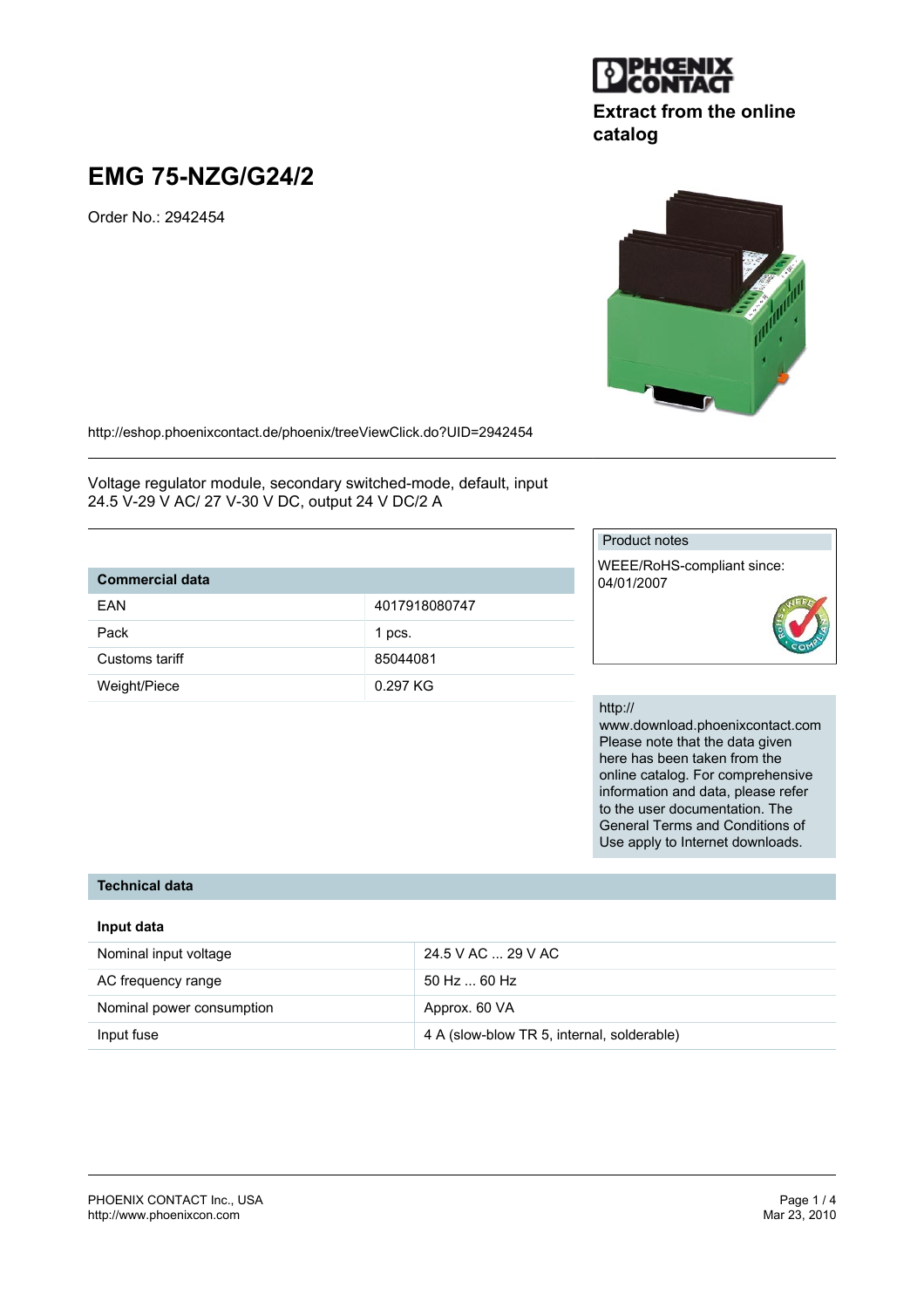#### **Output data**

| Nominal output voltage       | 24 V DC ±2 % (settable from 5.1 V DC  24.5 V DC) |
|------------------------------|--------------------------------------------------|
| Output current               | 2 A                                              |
| Residual ripple              | $≤ 400$ mV <sub>pp</sub>                         |
| Name of protection           | Electronic current limitation at 2.8 A           |
| Protective circuit/component | Varistor                                         |

#### **General data**

| Width                           | 75 mm                                |
|---------------------------------|--------------------------------------|
| Height                          | 70.5 mm                              |
| Depth                           | 75 mm                                |
| Weight                          | 320q                                 |
| Operating voltage display       | LED green                            |
| Operating mode                  | 100% operating factor                |
| Degree of protection            | <b>IP20</b>                          |
| Ambient temperature (operation) | 0 °C  55 °C                          |
| Mounting position               | On horizontal DIN rail               |
| Assembly instructions           | Can be aligned with spacing $=$ 5 mm |

#### **Connection data, input**

| Type of connection                     | Screw connection      |
|----------------------------------------|-----------------------|
| Conductor cross section solid min.     | $0.2$ mm <sup>2</sup> |
| Conductor cross section solid max.     | $4 \text{ mm}^2$      |
| Conductor cross section stranded min.  | $0.2 \text{ mm}^2$    |
| Conductor cross section stranded max.  | $2.5$ mm <sup>2</sup> |
| Conductor cross section AWG/kcmil min. | 24                    |
| Conductor cross section AWG/kcmil max  | 14                    |
| Stripping length                       | 8 mm                  |
| Screw thread                           | M <sub>3</sub>        |

#### **Connection data, output**

| Type of connection                     | Screw connection      |
|----------------------------------------|-----------------------|
| Conductor cross section solid min.     | $0.2 \text{ mm}^2$    |
| Conductor cross section solid max.     | $4 \text{ mm}^2$      |
| Conductor cross section stranded min.  | $0.2 \text{ mm}^2$    |
| Conductor cross section stranded max.  | $2.5$ mm <sup>2</sup> |
| Conductor cross section AWG/kcmil min. | 24                    |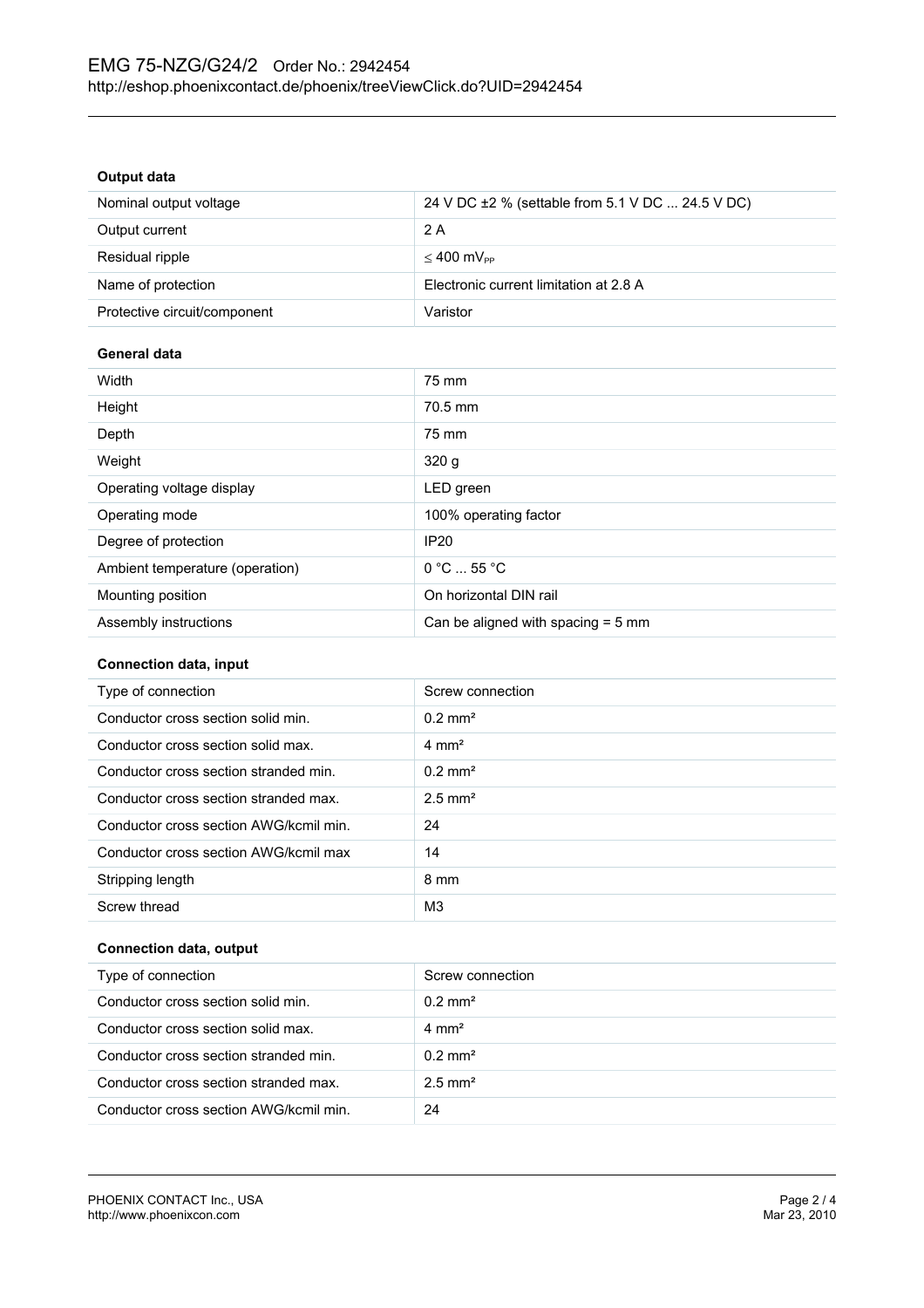|                                   | Conductor cross section AWG/kcmil max | 14                            |
|-----------------------------------|---------------------------------------|-------------------------------|
| Stripping length                  |                                       | 8 mm                          |
|                                   |                                       |                               |
| <b>Certificates / Approvals</b>   |                                       |                               |
|                                   |                                       |                               |
|                                   |                                       |                               |
| $\epsilon$ <b>N</b> <sub>us</sub> |                                       |                               |
|                                   |                                       |                               |
| Certification                     |                                       | CUL, GOST, UL                 |
| <b>Accessories</b>                |                                       |                               |
|                                   |                                       |                               |
| Item                              | Designation                           | Description                   |
|                                   |                                       |                               |
| <b>Marking</b>                    |                                       |                               |
| 2947035                           | EMG-GKS 12                            | Equipment marker, width 12 mm |
| <b>Diagrams/Drawings</b>          |                                       |                               |
|                                   |                                       |                               |
| Diagram                           |                                       |                               |
|                                   |                                       |                               |
|                                   |                                       |                               |
| 100<br>ut<br>ar [%]               |                                       |                               |



Circuit diagram



1 = switched-mode regulator